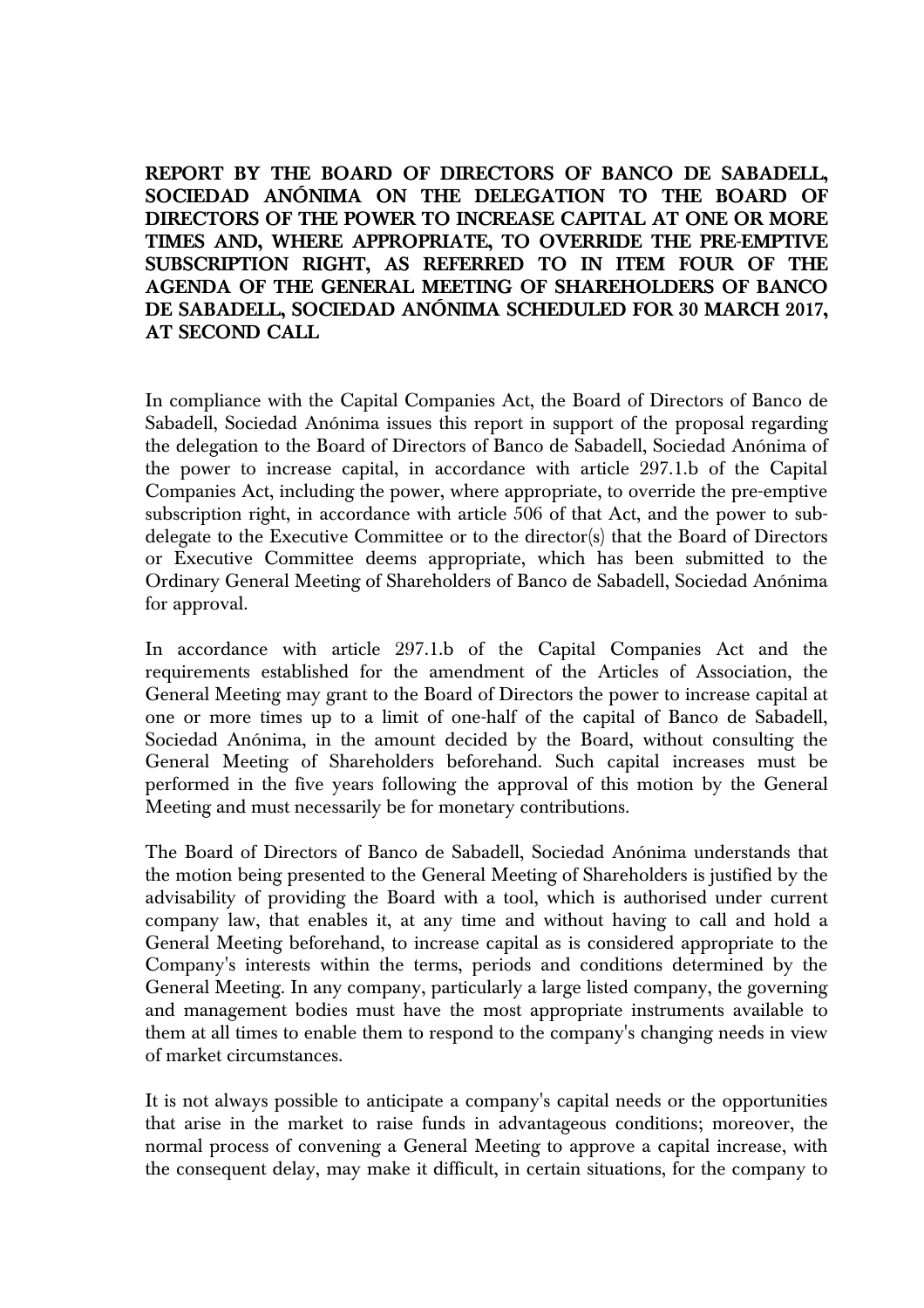respond quickly and effectively to market needs or opportunities. Consequently, the delegation to the Board envisaged in article 279.1.b of the Capital Companies Act broadly avoids such difficulties, while also providing the Board of Directors with adequate flexibility to meet the needs of Banco de Sabadell, Sociedad Anónima, according to the circumstances.

Accordingly, it is proposed to the General Meeting to empower the Board of Directors of Banco de Sabadell, Sociedad Anónima to increase capital at one or more times, in the amount, on the dates and under the conditions and other circumstances that it deems appropriate, within the maximum amount and period envisaged by law, and to perform any necessary paperwork to ensure that the new shares issued in the capital increase(s) are admitted to trading on any stock markets in Spain and other countries where the shares of Banco de Sabadell, Sociedad Anónima are listed, in accordance with the procedures of each such market, with the power to sub-delegate to the Executive Committee and to the director(s) that the Board of Directors or Executive Committee sees fit.

In accordance with article 506 of the Capital Companies Act, when the General Meeting of a listed company delegates to the directors the power to increase capital in accordance with article 297.1.b, it may also empower them to override the preemptive subscription right in connection with the shares issued in such a capital increase, when it is in the best interests of the company; however, the decision to override the pre-emptive subscription right must be stated in the notice of the General Meeting and a report by the directors justifying such a proposal must be made available to all shareholders.

The delegation to the Board of Directors of Banco de Sabadell, Sociedad Anónima of the power to increase capital that is included in this motion also includes, in accordance with article 506 of the Capital Companies Act, empowering the directors to totally or partially override shareholders' pre-emptive subscription rights when it is in the interests of Banco de Sabadell, Sociedad Anónima, under the terms of articles 308, 505 and related articles of the aforementioned Act. In the event that the Board of Directors of Banco de Sabadell, Sociedad Anónima uses the power to override the pre-emptive right, such a capital increase may not amount to more than 20% of capital stock.

The Board of Directors of Banco de Sabadell, Sociedad Anónima considers that this proposal is justified due to the need for flexibility and agility to act in the current financial markets with a view to taking advantage of times when market conditions are most favourable.

If, in using those powers, the Board decides to override the pre-emptive subscription right in a specific capital increase that it decides to perform under the authorisation granted by the General Meeting of Shareholders, it must issue at the same time a detailed report setting out the specific reasons which justify that such a measure is in